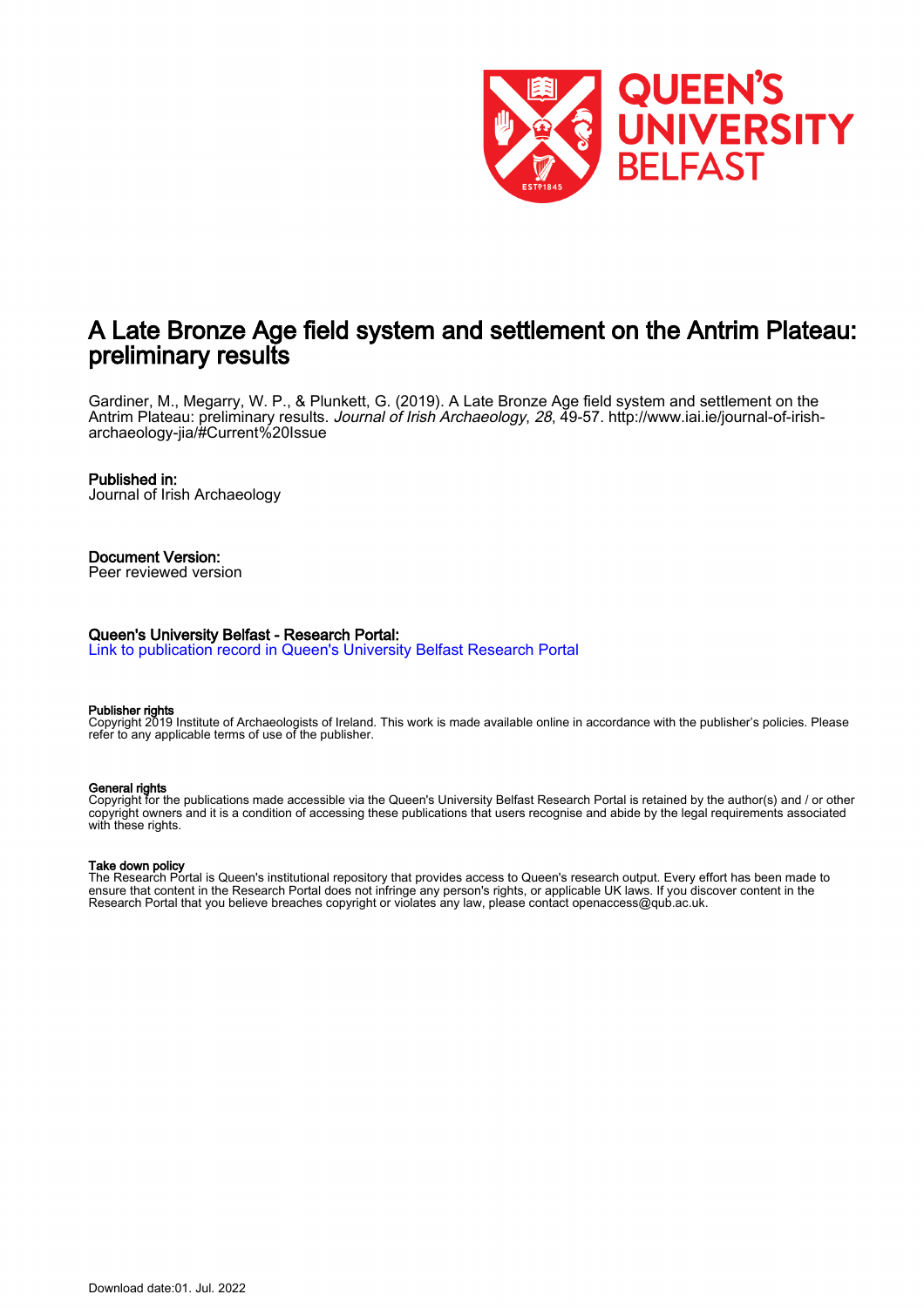## A Late Bronze Age field system and settlement on the Antrim Plateau: preliminary results

Mark Gardiner,<sup>1</sup> William P. Megarry<sup>2</sup> and Gill Plunkett<sup>2</sup>

<sup>1</sup>School of History and Heritage, University of Lincoln, Lincoln, UK (mgardiner@lincoln.ac.uk)

<sup>2</sup>Archaeology and Palaeoecology, School of Natural and Built Environment, Queen's University Belfast, Belfast, UK (w.megarry@qub.ac.uk; g.plunkett@qub.ac.uk)

Upland landscapes were challenging environments for the settlement and subsistence of past communities because of their elevation and environmental sensitivity. These challenges have, however, contributed to the preservation of abundant archaeological remains, many of which are now wholly or partially covered by blanket peat. In this paper we report the results of some initial investigations into relict field and settlement evidence on the Antrim Plateau. The use of airborne laser scanning and orthoimagery, including that from an infrared band which recorded landscape features outside the visible spectrum, has enabled the identification and mapping of a series of stock enclosures, round houses and field walls in the area. A ground survey carried out over a period of six years has allowed these to be recorded in detail. Excavation and radiocarbon dating of one of the field walls and one round house suggest that they were both constructed in the Late Bronze Age. Previous palaeoenvironmental evidence showed that the plateau supported extensive woodland, but that localised clearance took place in the vicinity of the fields. Pollen evidence suggested that the fields were used primarily for pasture rather than arable agriculture.

### INTRODUCTION

Ploughing and land improvement, particularly over the last 250 years, have had a major impact on the lowland landscape of Ireland. It is in the uplands that the best evidence survives of earlier landscapes of prehistoric and historic date, though some of these areas are too high and the soils too poor ever to have been used for settlement. The lower parts of the uplands, above the limits of recent cultivation, are the locations at which remains are mostly likely to be preserved. A number of surveys have shown that in such locations it is possible to identify extensive prehistoric and later landscapes. One of the most notable examples of such work was the survey conducted by William O'Brien (2009) on the Beara Peninsula in Counties Cork and Kerry, in which he was able to identify traces of prehistoric walls, enclosures and buildings. At the opposite corner of Ireland, in the north-east, work on the Antrim Plateau has similarly located extensive remains. Late-medieval and early modern settlements and boundaries there were examined in an earlier study (Gardiner 2018). The present paper seeks to draw attention to the evidence for prehistoric remains in the blocks of land between Glencloy to the south-east and Glenariff to the north-west (Fig. 1).

The potential of this area of the Antrim Plateau has been known for some years and it has been the subject of study by a number of Belfast-based archaeologists. Peter Woodman, who was brought up in the area, first identified its potential and, in the early 1980s, began to record remains (Woodman 1983). He later excavated the Middle and Late Neolithic site which became known as Windy Ridge, named after its bleak setting (Woodman et al. 1991/2). Meanwhile, Fred Hamond excavated the nearby early medieval enclosure of Lough na Trosk, revealing traces of a series of huts (Manning and Hurl 1989/90, 68, No. 13). A further Neolithic site at Nappan was excavated by Alison Sheridan (1986). On the slopes of the Antrim Plateau at Gortin, Jim Mallory and a group of Queen's University Belfast students examined an oval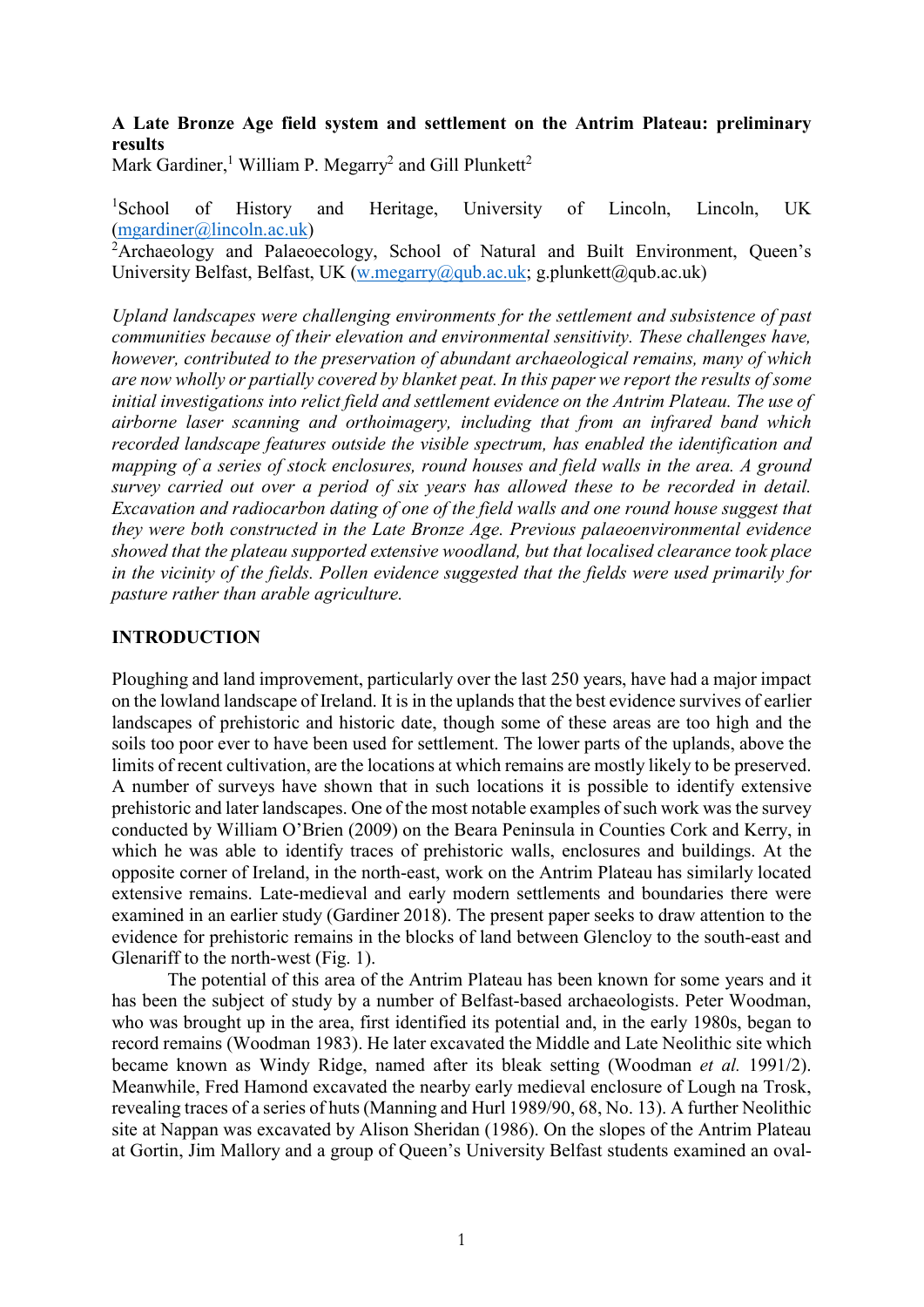shaped building which was not dated but can now be recognised as late medieval (Gardiner 2010).

The particular importance of the area lay not only in the individual sites, but also in the fact that these were set in a more extensive ancient landscape with field walls and enclosures. Preliminary work recording these was undertaken by Barrie Hartwell (Queen's University Belfast) and sorties were made to take aerial photographs of the area. The dates of the field walls remained uncertain until Elizabeth Francis (1987) undertook a doctoral study on the environment of the plateau. She obtained a radiocarbon date from the peat immediately under the stones of one of the walls (Galboly Lower — GLWS1: UB-2792, 2750±75 BP, 1110–790 cal BC), which suggested that it was constructed in the Late Bronze Age. A further radiocarbon date from under a second wall 4.3km to the south-west at Lough na Trosk also pointed to the Late Bronze Age (LNTWS2: UB-2760, 2825±55 BP, 1190–830 cal BC). Peat lay immediately under Francis's wall and had also formed above it. Consequently, the course of these and a number of other prehistoric walls could not be readily traced in their entirety. Indeed, although many lengths of wall have now been surveyed, reconstructing a complete pattern remains a difficult task using conventional field-based methods.

### RECENT WORK

Our initial ground survey, carried out from 2010 to 2015, suggested that there was a multiperiod landscape of some complexity with good surviving features marked by lines of stones and earthworks still visible across the landscape. This survey was subsequently augmented by airborne laser scanning (ALS) and/or LiDAR data. That technique has been widely and effectively used on the island of Ireland in recent decades to identify archaeological sites and features (examples include Shell and Roughley 2004, Megarry and Davis 2013 and McNeary 2014). In 2014, the Historic Environment Division of the Department for Communities commissioned an ALS survey of Garron Point, at the north-east end of the Antrim Plateau. This survey covered an area of roughly  $4km^2$  at a 0.2m resolution. To aid the interpretation of the data, a number of visualisation techniques, including multi-directional hill shading and a sky-view factor were applied to the digital terrain model (DTM) to emphasise linear topological features. Ordnance Survey of Northern Ireland orthoimagery was also used, including an infrared band captured at 0.4m resolution. These surfaces were used to undertake a remote survey of relict field systems (Fig. 2). All features were digitised, typologically characterised (Fig. 3) and, where there was field evidence for stratigraphy, placed in sequence.

Using this approach, we can now see that the dated wall examined by Francis (1987) was part of a larger pattern of parallel boundaries (Fig. 3, Phase 1) that ran at right angles from the eastern plateau edge into the interior. Some of these walls were joined by looping ends, showing that they were part of a contemporary system of divisions, but others seem unrelated and perhaps of a different phase. It is possible to infer that a number of walls elsewhere on the plateau may be contemporary. For example, a block of land between two streams — Ardclinis Burn and Crearlagh Burn — in the townland of Fallowvee is divided into three equal parts by two parallel walls, which run for at least 800m until all trace of them is lost in the bog (Fig. 4). An even more extraordinary wall runs from near the edge of the plateau above Drumnasole for a distance of 1.8km, down a deeply incised valley and up the other side, disappearing beneath the bog in some places (Fig. 1). Its destination was the hilltop known as Craigatinnel or Turnly's Seat. On top of the hill is a nineteenth-century structure from which the hill takes the second of these names, but that sits upon an earlier, presumably prehistoric, cairn.

Two types of wall can therefore be identified. The shorter walls are situated towards the plateau edge and enclose the better soils. These are often looped at their distal ends so that they form complete, albeit elongated, fields. The examples at Nappan and Galboly Lower have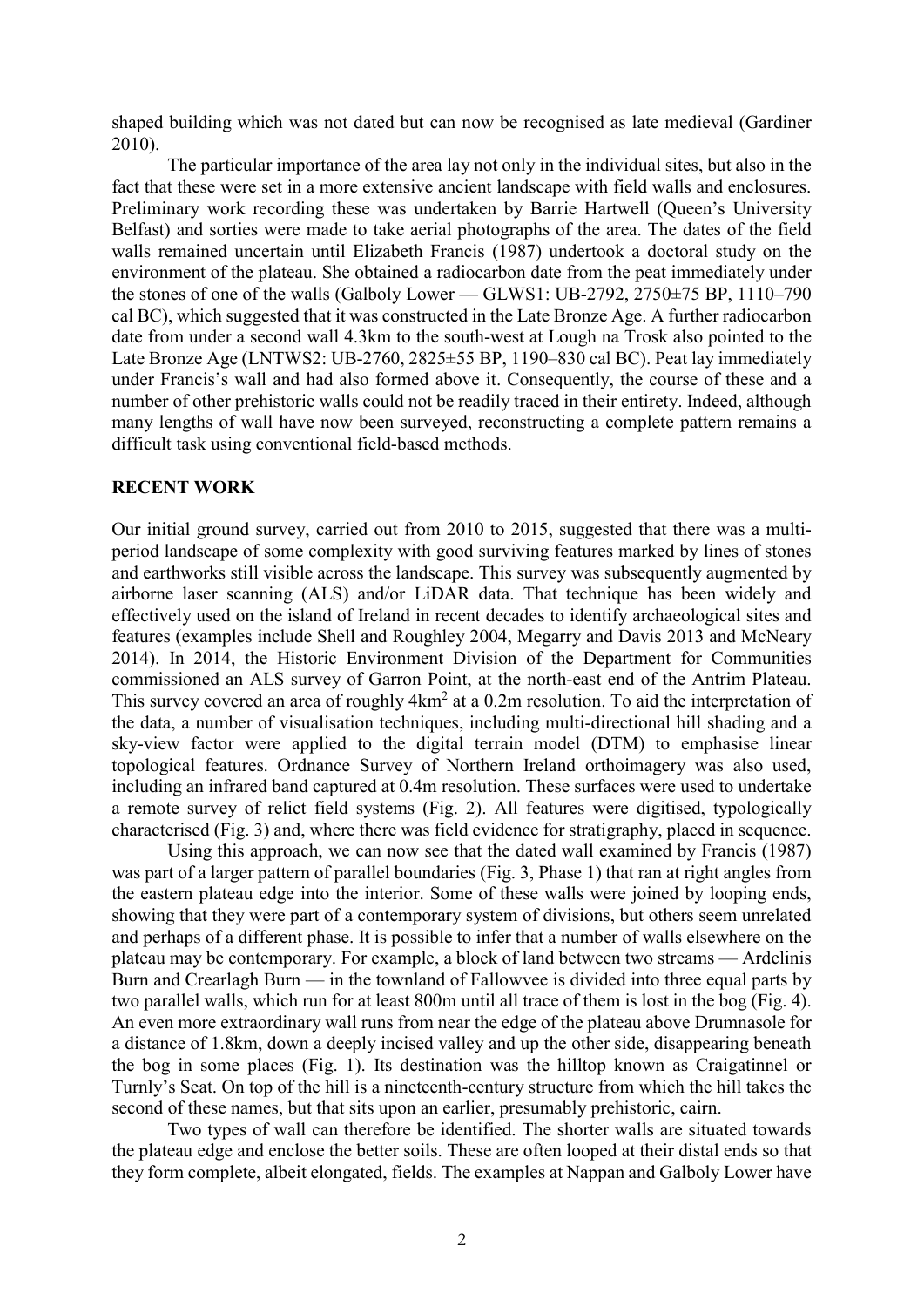been illustrated above (Fig. 3). The second are the longer walls, which are part of a pattern of major land divisions rather than a field system. These extend much further into the heart of the plateau, but, because they run through areas of blanket bog, they can rarely be adequately traced to their ends. Examples of these are at Fallowvee and Drumnasole (Figs 1, 4).

Scattered amongst the many field walls are a number of round houses, some of which are mapped in Figs 2 and 3. Most of these seem to be set on their own, but some have associated small, rounded enclosures, such as one below Little Trosk Mountain (Fig. 5). The wall of the round house is marked by a circle of stones with a diameter of about 5m and it is integrated into a small enclosure. The entrance to the house may lie to the south-east, where there is a slight gap in the ring of stones. However, the absence of a clear stratigraphic relationship between the round houses and the field walls that lie in the vicinity makes it impossible to determine whether they are contemporary.

In addition to the small enclosures, there are much larger structures which are often situated at the head of routes down to the lowland. The position of these can be inferred from the topography and later trackways. To the east and north-east of the enclosure above Ardclinis are a series of round houses (not visible on Fig. 6B) and a single round house lies at the centre of a further enclosure lying a little to its south (Fig. 6D). Only the enclosure in Bay does not seem to have associated round houses (Fig. 6C). Perhaps the most impressive enclosure lies at the head of Glenariff, with a view down into the glen and the sea beyond (Fig. 7, No. 60). It is situated on a sharp slope near the junction of two streams — Cloghcor Stream and Collin Burn. It is a complex structure which has been enlarged on at least one occasion and has walls up to a metre wide, representing a substantial investment of labour in its construction. Two round houses lie within the enclosure (Fig. 7, Nos 70, 94) and others can be identified on the adjoining slopes. The purpose of the enclosure may have been to corral livestock, either on their way up on to the plateau or on their way down to the lowland. There are traces of surviving field walls nearby. A number of short lengths of wall can be found at the head of the glen, but they cannot be traced for any distance as they disappear into the bog. One short length is marked by two low orthostats apparently marking the entrance into a field.

One of the major problems for all upland surveys is to determine the dates of the remains. Finds are often sparse and, unless there is a direct stratigraphic connection between the earthworks, it is difficult even to place the remains in a relative chronological relationship. In order to clarify the dating of some of the remains at the head of Glenariff, we excavated a small section, one metre wide, through the wall of one of the round houses at Cloghcor (Fig. 7). The house is set on a slight platform in an area of pasture with a probable entrance on the downhill side, facing east. The aim was to locate and sample the buried soil beneath the wall. Radiocarbon-dated samples taken from the top of buried soils can provide useful dates for construction, although there is always a risk that the results may be affected by residual organic matter. In the event, although the stones from the wall of the round house could be clearly identified during excavation and in the section, the buried soil was much more difficult to distinguish. The round house had been built over a layer of soil containing numerous fragments of charcoal and burnt clay. Three bulk soil samples were taken from the top of this layer and the charcoal was subsequently extracted using flotation. Amongst the charcoal, mixed species of wood were identifiable, including willow, hazel and ash. Short-lived single-entity samples were selected and two pieces of hazelnut shell as well as one fragment of ashwood were submitted for radiocarbon determination in the <sup>14</sup>CHRONO laboratory at Queen's University Belfast.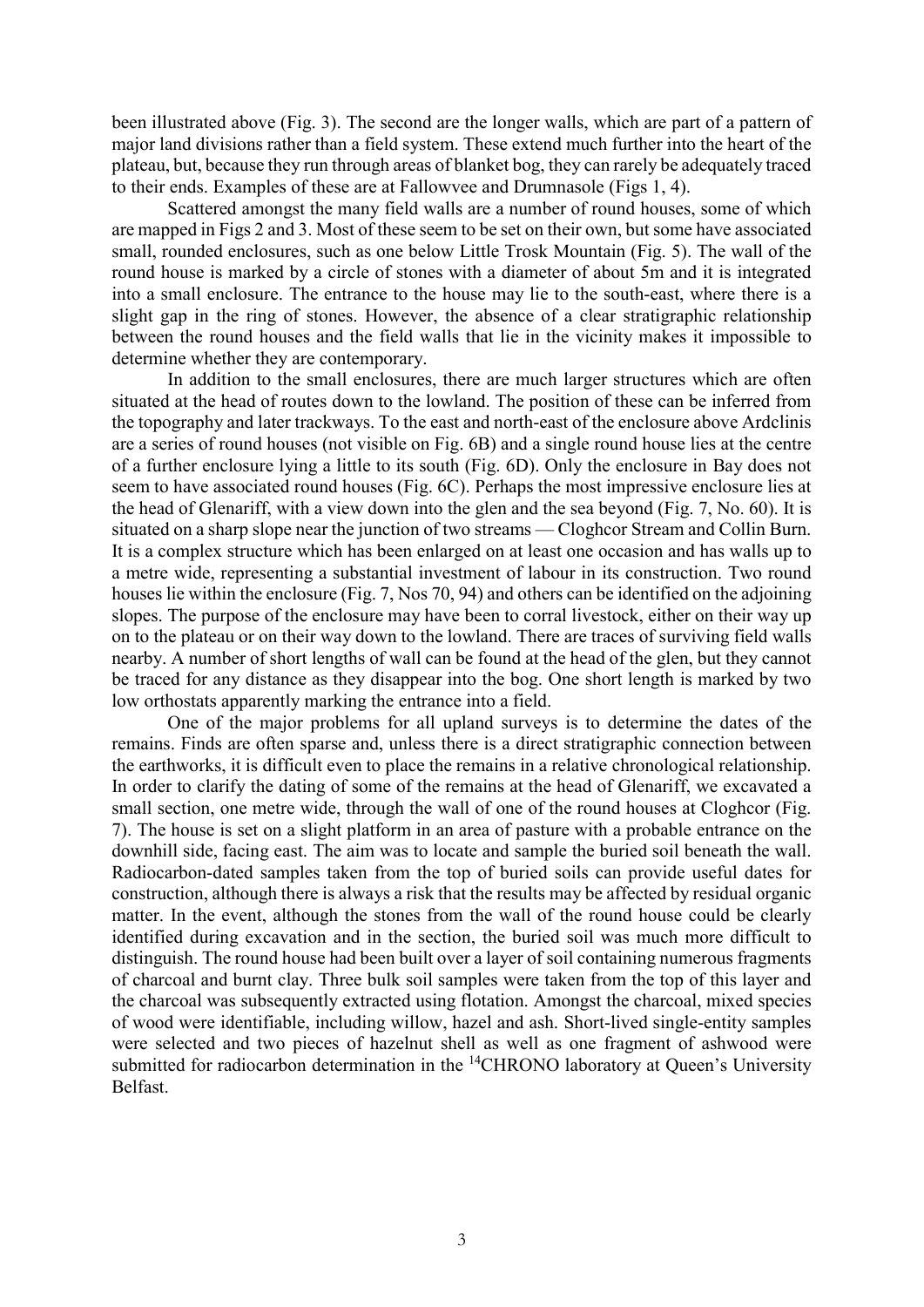| <b>Soil</b>                           | Lab code | <b>Material</b>                     | $14C$ age        | Calibrated age range |
|---------------------------------------|----------|-------------------------------------|------------------|----------------------|
| sample                                |          |                                     |                  | $(2\sigma)$          |
| $\mathcal{R}$                         |          | UBA-39209 Charred ashwood           | 2894±28 BP       | 1200–990 cal BC      |
| $\mathcal{R}$                         |          | UBA-39210 Charred hazelnut fragment | $2884 \pm 32$ BP | 1200–940 cal BC      |
| 2                                     |          | UBA-39211 Charred hazelnut fragment | $6248 \pm 32$ BP | 5310–5077 cal BC     |
| Table 1. Dated material from Clasheon |          |                                     |                  |                      |

Table 1: Dated material from Cloghcor.

The dates from two of the pieces of carbonised material (UBA-39209 and UBA-39210), both from Sample 3, taken from beneath a large stone that formed part of the wall of the hut, are effectively identical and, when calibrated, date to the Late Bronze Age (Table 1). The third, taken from Sample 2, which was taken from a spread of charcoal which was found not only beneath the wall, is considerably earlier, dating to the Mesolithic, and presumably derives from residual material within the soil. Sample 3 does not date the hut circle, but provides a terminus post quem for its construction. However, the absence of any deposit between the stone structure and the charcoal might suggest that the latter immediately preceded the former. This is not a certainty, however, since the episode of burning could have taken place any time before the construction of the house, with the land subsequently stripped to form a surface for building. Nevertheless, it adds a further piece of evidence that points towards extensive Bronze Age activity on the Antrim Plateau.

On the basis of the pollen studies undertaken by Francis (1987), we can contextualise the later prehistoric activity in the Antrim uplands. For much of the post-glacial period, the landscape evidently supported extensive woodland, comprising in the later prehistoric period mainly oak, hazel, alder and birch, with elm, ash and willow also present. The canopy was first disturbed during the Neolithic period and areas of heath began to develop from the Late Neolithic or Early Bronze Age. Woodland continued to decline through the Bronze Age, but nevertheless remained a dominant feature of the general area. More substantial evidence for land clearance can be seen in the proximity of the Late Bronze Age field systems at Lough na Trosk and Francis's site at Galboly. There, low representations of arable indicators suggests that the fields were used primarily for pastoral activity. Occupation persisted for several centuries before abandonment enabled woodland to reestablish itself. Further signs of human activity can again be seen from during the Iron Age. Data are lacking for later periods.

### **CONCLUSION**

The existence of late-medieval and early modern fields was demonstrated in previous papers (Gardiner 2012; 2018). This study demonstrates, based on new radiocarbon dates, that there are, in addition, remains from the Late Bronze Age and that these features may be more extensive than previously thought. The survival of such large areas of landscape with archaeological remains is no doubt due to the difficulties of accessing the plateau with machinery to improve the pasture, which has ensured very little recent disturbance. This study also illustrates the efficacy of remote sensing techniques and imagery (specifically ALS and Ordnance Survey of Northern Ireland four-band red, green, blue and infrared orthoimagery) in these marginal landscapes. As part of an integrated fieldwork strategy where excavation is used to refine the chronology of remote observations, there is considerable potential for further fieldwork to date more definitely the extensive remains on the plateau.

# **NOTE**

All radiocarbon dates above were calibrated using Calib 7.1.0 (Stuiver and Reimer 1993) and the INTCAL13 calibration curve (Reimer et al. 2013).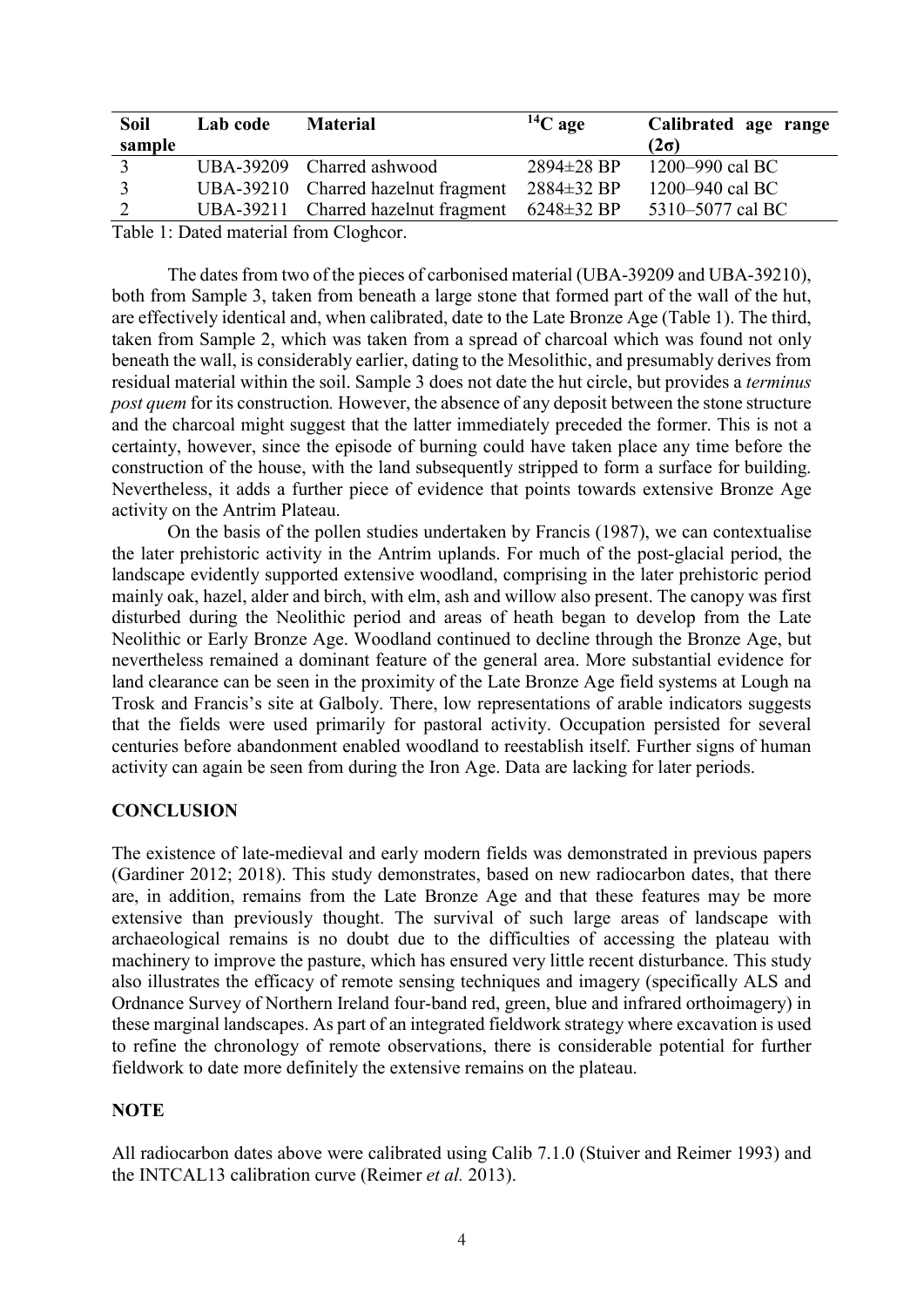### ACKNOWLEDGEMENTS

We are grateful to Libby Mulqueeny for preparing Figs 4 and 7. Peter Woodman provided Fig. 5 and notes of his survey work.

### **REFERENCES**

- Francis, E. 1987. The palynology of the Glencloy area. Unpublished PhD thesis, Queen's University Belfast.
- Gardiner, M.F. 2010. Excavations on a late-medieval or early modern house at Gortin, Ardclinis, Co. Antrim: data structure report. Unpublished report, Northern Ireland Environment Agency.
- Gardiner, M.F. 2012. Medieval settlement on the Garron Plateau of Northern Ireland: a preliminary report. Medieval Settlement Research 27, 20–8.
- Gardiner, M.F. 2018. Landscape and farming in the north of Ireland in the Late Middle Ages and early modern period: the evidence from the uplands. Journal of Irish Archaeology 27, 117–33.
- McNeary, R.W.A. 2014. LiDAR investigation of Knockdhu Promontory and its environs, County Antrim, Northern Ireland. Archaeological Prospection 21, 263–76.
- Manning, C. and Hurl, D. 1989/90. Excavations bulletin 1980–1984: summary account of archaeological excavations in Ireland. Journal of Irish Archaeology 5, 65–80.
- Megarry, W. and Davis, S. 2013. Beyond the bend: remote sensed data and archaeological site prospection in the Boyne Valley, Ireland. In Comer, D. and Harrower, M. (eds), Mapping archaeological landscapes from space, 85–95. Springer, New York.
- O'Brien, W. 2009. Local worlds: Early settlement landscapes and upland farming in southwest Ireland. Collins Press, Cork.
- Reimer, P.J., Bard, E., Bayliss, A. et al. 2013. IntCal13 and Marine13 radiocarbon age calibration curves 0–50,000 years cal BP. Radiocarbon 55, 1,869–87.
- Shell, C.A. and Roughley, C.F. 2004. Exploring the Loughcrew landscape: a new approach with airborne LiDAR. Archaeology Ireland 18, 2, 20–3.
- Sheridan, A. 1986. Summary account of the excavation of a Neolithic site at Nappan, Co. Antrim. Unpublished report, Northern Ireland Sites and Monuments Record.
- Stuiver, M. and Reimer, P.J. 1993. Extended  ${}^{14}C$  data base and revised CALIB 3.0  ${}^{14}C$  age calibration program. Radiocarbon 35, 215–30.
- Woodman, P.C. 1983. The Glencloy project in perspective. In T. Reeves-Smith and F. Hamond (eds), Landscape archaeology in Ireland, 25–34. British Archaeological Reports, British Series 116. Archaeopress, Oxford.
- Woodman, P.C., Doggart, R. and Mallory, J.P. 1991/2. Excavations at Windy Ridge, Co. Antrim, 1981–82. Ulster Journal of Archaeology 54/55, 13–35.